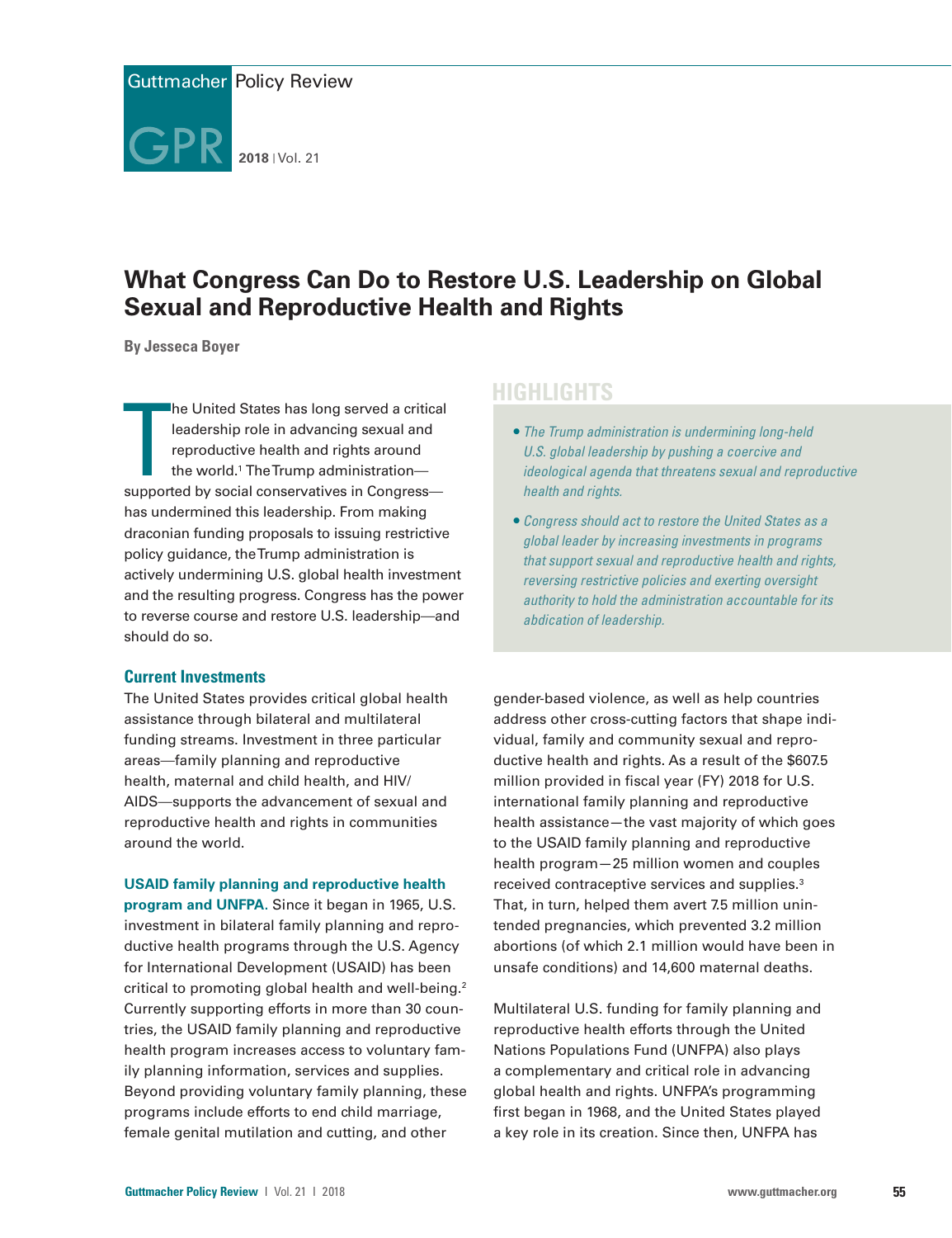expanded its work to more than 150 countries. It is the world's largest source of multilateral population assistance; its efforts often take place in humanitarian settings that are beyond the scope of USAID programming. The agency provides family planning counseling, services and supplies, as well as partnership building within communities to support adolescent health and assist people in accessing these services and achieving safer pregnancies and births. In 2017, for instance, UNFPA provided an estimated 842.5 million contraceptives, which helped prevent 13.5 million unintended pregnancies and helped avert 32,000 maternal deaths.4,5

#### **USAID maternal and child health program.**

The USAID maternal and child health (MCH) program provides global leadership to improve the health and survival of women and children in low- and middle-income countries. The USAID MCH program focuses its work in 25 priority countries, 16 of which are in Sub-Saharan Africa, a region that accounts for nearly twothirds of maternal deaths in the world each  $year<sup>6-8</sup>$  In these countries, the program supports cost-effective interventions such as vaccines; safe water, sanitation and hygiene; nutritional supplements; family planning information and counseling; postabortion care; and training for frontline health workers on basic prevention, treatment and management of maternal and child illnesses. In addition to its programmatic efforts, USAID MCH also supports identifying, testing and piloting technologies and innovations aimed at improving the lives of women and children.<sup>9</sup> In 2011, for instance, in partnership with other donor countries and private foundations, USAID launched Saving Lives at Birth: A Grand Challenge for Development, which has invested in more than 100 innovations, from service-delivery approaches to diagnostics.<sup>10</sup>

In the past 10 years, USAID estimates that its MCH efforts have helped save the lives of more than five million children and 200,000 women in its priority countries.<sup>11</sup> The United States has committed to the goal of saving the lives of 15 million children and 600,000 women in developing countries between 2012 and 2020.

### **The President's Emergency Plan for AIDS Relief.**

The President's Emergency Plan for AIDS Relief (PEPFAR) was established in 2003 with bipartisan support to ensure U.S. leadership for the global response to the HIV/AIDS pandemic.12 PEPFAR supports global HIV/AIDS prevention, treatment and care, and the strengthening of health systems through bilateral and multilateral programs. PEPFAR programming has helped save more than 16 million lives in more than 50 countries to date.<sup>13</sup> By the end of 2017, PEPFAR had supported HIV testing for 85.5 million people, voluntary medical male circumcision services for 15.2 million men and boys, antiretroviral treatment for 13.3 million people and training for 250,000 new health care workers.<sup>13,14</sup>

In 2014, PEPFAR prevention efforts expanded with a new public-private partnership. The goal of the partnership is to build upon evidence-based approaches and support innovative ideas to reduce HIV infection rates among adolescent girls and young women in areas of Sub-Saharan Africa with the highest country rates of HIV.15 The DREAMS Initiative—Determined, Resilient, Empowered, AIDS-free, Mentored, and Safe—has reached 2.5 million young women aged 15–24 to date, supporting comprehensive HIV prevention such as testing and counseling, condom promotion and provision, and pre-exposure prophylaxis, as well as broader structural interventions, including school-based HIV and violence prevention, youth-friendly sexual and reproductive health services, and community mobilization.<sup>16</sup> According to a 2017 analysis, 65% of the communities or districts with the highest HIV burden in the 10 DREAMS countries have reduced new HIV diagnoses among young women by at least 25% since the program began.<sup>17</sup> Last year, five more countries incorporated DREAMS-like activities into their respective PEPFAR country operational plans.

### **Strengthening Investments**

Congress has the funding, legislative and oversight authority to ensure that the United States does not cede its leadership role in supporting sexual and reproductive health and rights around the world. Beyond protecting existing efforts, Congress should make crucial investments and pursue course corrections.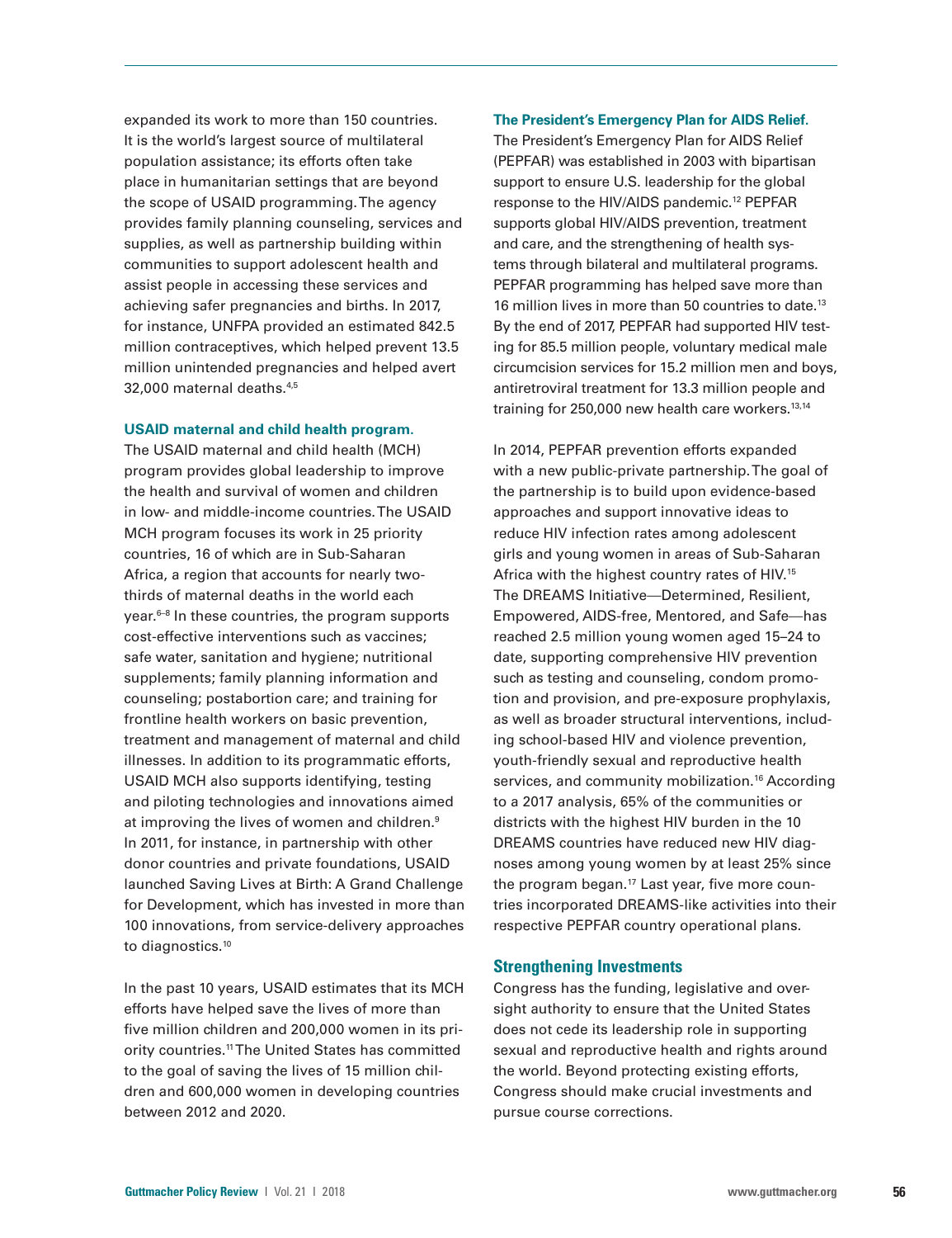### **1 President Trump's proposed cuts to U.S. funding for international family planning would have severe health impacts**



**Increase U.S. funding to support global sexual and reproductive health and rights.** For all of the important progress that U.S. investments have helped make possible, the work is far from over. Far too many people still have unintended pregnancies that could be avoided, acquire STIs that could be prevented or treated, and experience complications related to pregnancy and childbirth that could be averted or better managed. Every day, 400 infants are newly infected with HIV and more than 800 women—one woman every two minutes—die from largely preventable pregnancyand childbirth-related complications.18,19 And in developing regions, 214 million women who want to avoid pregnancy for at least two years are not using a modern contraceptive method.<sup>20</sup> These examples demonstrate how much work remains to support global sexual and reproductive health and rights.

The United States cannot help reduce unmet health needs around the world without robust investment in key global health programs. Yet President Trump proposed a complete elimination of the USAID family planning and reproductive health program in his first budget, for FY 2018, a proposal that gained no traction in Congress.<sup>21</sup> His most recent budget, for FY 2019, proposed a roughly 50% funding cut to \$302 million that, if enacted, could have severe negative impacts, such as 12.7 million fewer women and couples receiving contraceptive services and supplies and 7,300 more maternal deaths in developing regions (see figure 1).<sup>22</sup> Conversely, for every additional

\$10 million of U.S. investment in foreign family planning and reproductive health assistance per year in developing regions, an estimated 416,000 additional women and couples would receive contraceptive services and supplies and there would be 124,000 fewer unintended pregnancies, 53,000 fewer abortions (35,000 of which would have been provided in unsafe conditions), and 240 fewer maternal deaths.<sup>3</sup> Beyond saving lives and promoting health, the funding is also cost effective: Every additional dollar spent on contraceptive services would save \$2.20 in pregnancy-related care.<sup>20</sup>

Instead of withdrawing from its commitments, the United States has the opportunity and responsibility to go beyond current levels of funding and contribute its fair share for international family planning and reproductive health, as set out in the 1994 International Conference on Population and Development's Programme of Action*.* This agreement specifies that one-third of the financial resources necessary to provide reproductive health care should be furnished by donor countries and two-thirds by developing nations. Based on the estimated annual cost of \$12.1 billion to fulfill the ongoing and unmet need for modern contraception among women in developing countries who want to avoid pregnancy, $20$  this agreement translates to a U.S. fair share of \$1.66 billion, including \$111 million for UNFPA.<sup>23</sup> Upholding this contribution commitment would position the United States as a leader in the global effort to support sexual and reproductive health and rights in developing regions.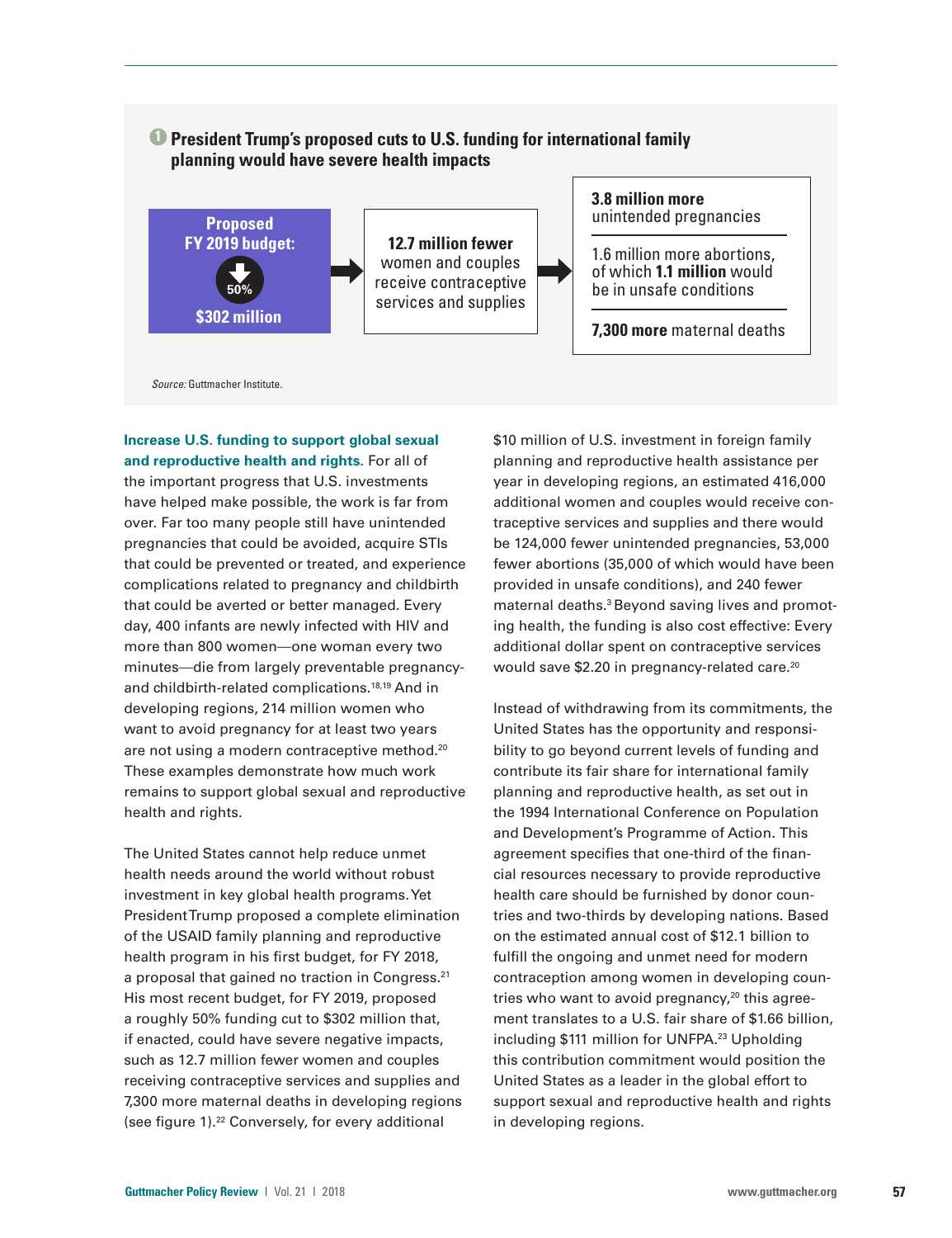**Repeal restrictive antiabortion policy riders.** For decades, restrictions on access to abortion care have limited the reach and effectiveness of U.S. global health assistance. In 1973, Congress enacted the Helms Amendment, which prohibits foreign assistance for the "performance of abortion as method of family planning or to motivate or coerce any person to practice abortions."24 Further restrictions followed in the amendment's wake, including a ban on lobbying for or against abortion, known as the Siljander Amendment.

The Helms Amendment has long been incorrectly interpreted and implemented as an outright ban on abortion, without exceptions in cases of life endangerment, rape or incest. Even in countries where abortion is legal, the application of the Helms Amendment has deterred health care providers from offering abortion-related counseling or referrals, stocking medical equipment used to treat complications of clandestine abortions (which are often unsafe), and providing safe miscarriage management and postabortion care.25,26 These harmful policies exacerbate existing health system challenges, including barriers to postabortion care, which is essential to reducing negative health outcomes resulting from unsafe abortion.27 In order to eliminate these harms, Congress should repeal the Helms Amendment and its related spin-off policy riders, such as the Siljander Amendment, in authorizing and appropriations bills.

**Reverse and permanently prohibit the global gag** 

**rule.** Just two days after his inauguration in 2017, President Trump issued a presidential memorandum reinstating and expanding the global gag rule. Under every Republican administration since President Reagan's, the global gag rule has prohibited foreign organizations receiving U.S. family planning funds from providing information, referrals or services for legal abortion, or advocating for access to abortion services in their own country, even if these entities are using their own funds. In 2017, the Trump administration dramatically expanded the reach of this policy beyond foreign entities receiving family planning assistance to foreign entities receiving any U.S. global health funding.

There is no evidence that the global gag rule reduces the incidence of abortion around the world. In fact, findings from a 2011 study, the first to scientifically quantify the impact of the gag rule when it only applied to family planning assistance, found that the abortion rate in Sub-Saharan Africa rose in countries that had been receiving high levels of U.S. family planning and reproductive health assistance.28 Similarly, another study published in 2011 found that abortion rates in Ghana were higher in rural and poor populations during years when the gag rule was in place than in non–gag rule years.29

The policy threatens the provision of health services in developing countries, increases the risk of unintended pregnancies and unsafe abortions, and violates medical ethics (see "When Antiabortion Ideology Turns into Foreign Policy: How the Global Gag Rule Erodes Health, Ethics and Democracy," 2017). While the long-term and population-level impacts of President Trump's global gag rule have not yet been fully realized, stories from around the globe point to growing concerns related to contraceptive access and threats to integrated, comprehensive health programs and strategies.30,31 Ultimately, the global gag rule undermines democratic values and the positive impacts of U.S. global health investments. Congress should reverse and permanently prohibit the global gag rule from being implemented under future antiabortion administrations through legislation such as the bipartisan Global Health Empowerment and Rights (HER) Act, led by Sen. Jeanne Shaheen (D-NH) and Rep. Nita Lowey (D-NY).

**Direct U.S. funding back to UNFPA.** In the early months of the Trump administration, the State Department issued a determination prohibiting U.S. funding for UNFPA. In justifying its decision, the administration invoked the Kemp-Kasten Amendment, which prohibits U.S. funds from going to any entity that "as determined by the president of the United States, supports or participates in the management of a program of coercive abortion or involuntary sterilization"—something the administration claimed UNFPA was doing by its presence in China. UNFPA states clearly that it opposes "any coercive abortion and the discriminatory practice of prenatal sex selection," and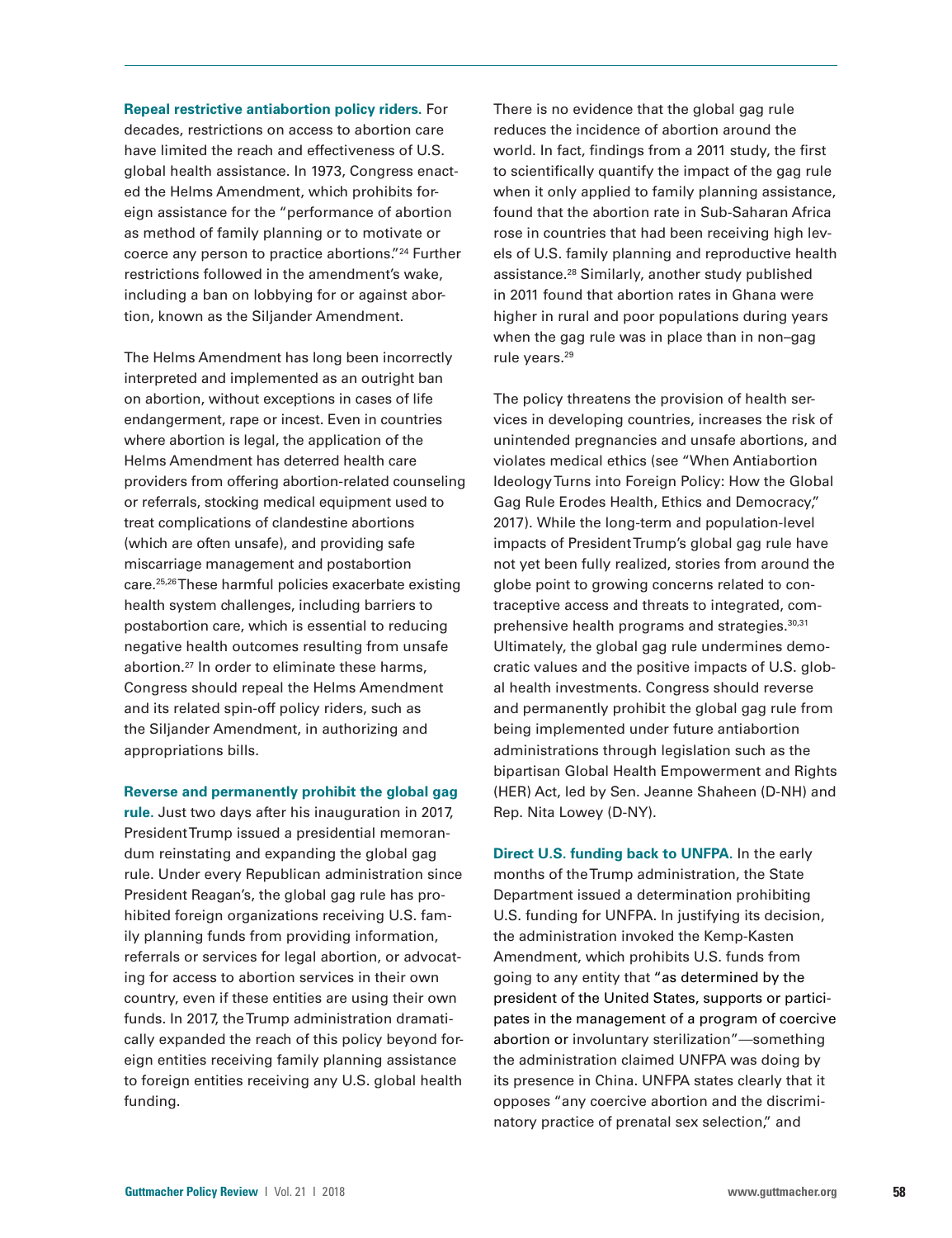previous U.S. evaluations have found no evidence of UNFPA engaging in either coercive abortion or involuntary sterilization in China or elsewhere.<sup>32</sup> In fact, the Trump administration's justification acknowledged, "there is no evidence that UNFPA directly engages in coercive abortions or involuntary sterilizations in China." Nevertheless, the administration prohibited funding for UNFPA, based on its mere presence in China and its partnership with China's National Health and Family Planning Commission.

Congress appropriated funding for UNFPA in FY 2018 and is poised to continue to do so in FY 2019. As a result of the Kemp-Kasten determination, however, the funding has been reprogrammed for unspecified family planning, reproductive health and maternal health efforts within USAID. Congress should utilize its oversight role to hold the administration accountable for its inadequate justification and erroneous application of the Kemp-Kasten Amendment and redirect U.S. funding back to UNFPA to support its global reproductive health efforts and its leadership in the face of global humanitarian crises.

#### **Remove coercive requirements and restrictions**

**from PEPFAR.** There are three coercive components of the PEPFAR program that Congress can and should repeal. These components prevent the application of evidence-based best practices, limit providers' ability to meet the needs of patients and clients, and infringe upon the rights of the individuals and communities the program ostensibly seeks to serve. First, at least half of HIV sexual prevention strategy funds under PEPFAR are required to support "activities promoting abstinence, delay of sexual debut, monogamy, fidelity and partner reduction." This requirement runs counter to the preponderance of evidence demonstrating the ineffectiveness of abstinence-only programs at their own goal, as well as potential harms due to stigmatizing and shaming content.<sup>33</sup>

Second, the refusal clause within PEPFAR allows organizations to deny people access to information and services, including referrals, to which the organization has a religious or moral objection. Numerous faith-based organizations object to key PEPFAR components, such as condom provision,

and refuse to refer or partner with organizations for such care.34 As a result, the refusal clause prevents access to lifesaving information, referrals and services, which is a violation of ethical standards of care.

Finally, all recipients of PEPFAR assistance are required to "have a policy explicitly opposing prostitution" and are prohibited from using funds "to promote or advocate the legalization or practice of prostitution or sex trafficking." The anti-prostitution loyalty oath also prohibits the use of funds "to provide assistance to any group or organization that does not have a policy explicitly opposing prostitution and sex trafficking." Although USAID has identified sex workers as a "high-risk population" for HIV infection, organizations have avoided serving this population out of fear of violating the oath.35

**Exert oversight to hold the administration to higher standards of U.S. leadership.** The Trump administration has engaged in several instances of censorship that weaken U.S. leadership promoting global sexual and reproductive health and rights. The State Department removed the reproductive rights subsection entirely from its Country Reports on Human Rights Practices,<sup>36</sup> and political staff within the administration have sought to remove phrases such as "sexual and reproductive health" from annual multilateral agreements, including during United Nations Commission on Population and Development negotiations.37 The administration continues to expand its agenda of censorship, reportedly seeking to bar U.S. staff abroad from using terms like "comprehensive sexuality education" and even "gender."38,39 These and other actions by administration officials opposed to sexual and reproductive health and rights are alarming in their direct impact on U.S. foreign assistance programs and policies, and in how they cede U.S. leadership and leverage for policy change and investments on the global stage.

U.S. leadership around the world is vital in the global effort to meet the health needs and support the rights of all individuals. In particular, U.S. commitment is critical to promoting new and creative solutions to address the unmet health needs of marginalized individuals, families and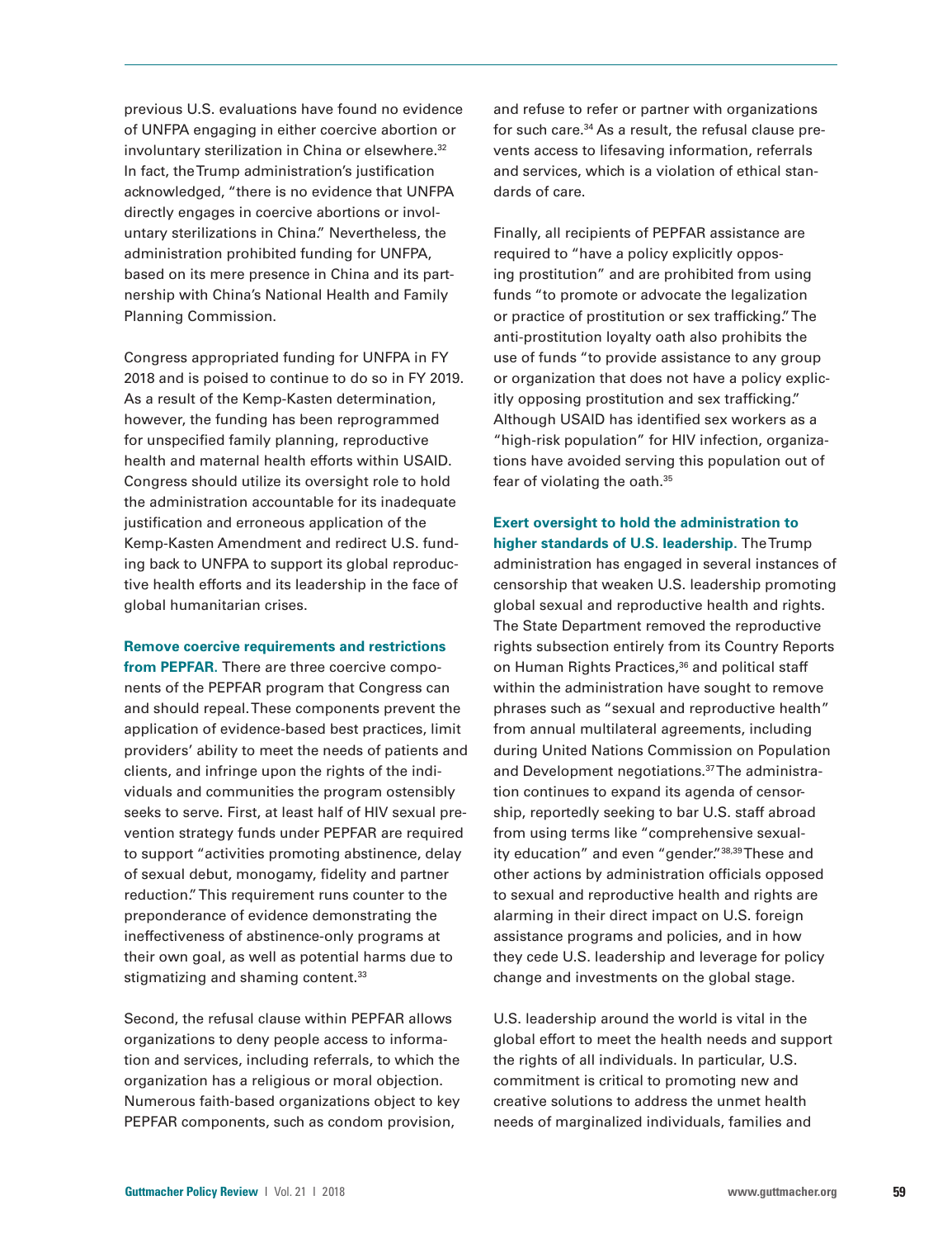communities. Congress should wield its full authority to counter the Trump administration's coercive and ideologically motivated agenda, and demand that the administration uphold the U.S. leadership role and full commitment to advancing sexual and reproductive health and rights around the world.  $\blacksquare$ 

*This article was made possible by a grant from the United Nations Foundation. The views expressed are those of the author and do not necessarily reflect the positions or policies of the donor.*

### **REFERENCES**

- **1.** Starrs AM et al., Accelerate progress—sexual and reproductive health and rights for all: report of the Guttmacher-*Lancet* Commission, *Lancet*, 2018, 391:2642–2692, [https://www.thelancet.com/commissions/](https://www.thelancet.com/commissions/sexual-and-reproductive-health-and-rights) [sexual-and-reproductive-health-and-rights](https://www.thelancet.com/commissions/sexual-and-reproductive-health-and-rights).
- **2.** United States Agency for International Development (USAID), Family planning and reproductive health, 2018, [https://www.](https://www.usaid.gov/what-we-do/global-health/family-planning) [usaid.gov/what-we-do/global-health/family-planning.](https://www.usaid.gov/what-we-do/global-health/family-planning)
- **3.** Guttmacher Institute, *Just the Numbers: The Impact of U.S. International Family Planning Assistance, 2018,* New York: Guttmacher Institute, 2018, [https://www.guttmacher.org/article/2018/04/](https://www.guttmacher.org/article/2018/04/just-numbers-impact-us-international-family-planning-assistance) [just-numbers-impact-us-international-family-planning-assistance](https://www.guttmacher.org/article/2018/04/just-numbers-impact-us-international-family-planning-assistance).
- **4.** United Nations Population Fund (UNFPA), *Annual Report 2017: I Have the Power to Change My World*, New York: UNFPA, 2018, https://www.unfpa.org/annual-report#!/InAction.
- **5.** UNFPA, About us, 2018, [https://www.unfpa.org/about-us.](https://www.unfpa.org/about-us)
- **6.** USAID, Maternal and child health priority countries, 2018, [https://www.usaid.gov/what-we-do/global-health/](https://www.usaid.gov/what-we-do/global-health/maternal-and-child-health/priority-countries) [maternal-and-child-health/priority-countries](https://www.usaid.gov/what-we-do/global-health/maternal-and-child-health/priority-countries).
- **7.** Merdad L and Ali MM, Timing of maternal deaths: levels, trends, and ecological correlates using sibling data from 34 sub-Saharan African countries, *PLoS One*, 2018, 13(1):e0189416, [https://www.ncbi.nlm.nih.gov/pmc/articles/PMC5771557/.](https://www.ncbi.nlm.nih.gov/pmc/articles/PMC5771557/)
- **8.** World Bank Group, *Atlas of Sustainable Development Goals 2018: From World Development Indicators,* Washington, DC: International Bank for Reconstruction and Development/The World Bank, 2018, [https://openknowledge.worldbank.org/handle/10986/29788.](https://openknowledge.worldbank.org/handle/10986/29788)
- **9.** World Health Organization (WHO) et al., *Trends in Maternal Mortality: 1990 to 2015*, Geneva: WHO, 2015, [https://www.who.int/reproductivehealth/publications/](https://www.who.int/reproductivehealth/publications/monitoring/maternal-mortality-2015/en/) [monitoring/maternal-mortality-2015/en/.](https://www.who.int/reproductivehealth/publications/monitoring/maternal-mortality-2015/en/)
- **10.** Saving Lives at Birth: A Grant Challenge for Development, Saving Lives at Birth: A Grand Challenge for Development announces round 8 call for innovative solutions to prevent infant and maternal deaths, news release, Jan. 10, 2018, [https://](https://savinglivesatbirth.net/news/18/01/10/saving-lives-birth-grand-challenge-development-announces-round-8-call-innovative-solut) [savinglivesatbirth.net/news/18/01/10/saving-lives-birth-grand](https://savinglivesatbirth.net/news/18/01/10/saving-lives-birth-grand-challenge-development-announces-round-8-call-innovative-solut)[challenge-development-announces-round-8-call-innovative-solut](https://savinglivesatbirth.net/news/18/01/10/saving-lives-birth-grand-challenge-development-announces-round-8-call-innovative-solut).
- **11.** USAID, *Acting on the Call 2018: A Focus on the Journey to Self-Reliance for Preventing Child and Maternal Deaths,* Washington, DC: USAID, 2018, [https://](https://www.usaid.gov/actingonthecall/2018-report) [www.usaid.gov/actingonthecall/2018-report.](https://www.usaid.gov/actingonthecall/2018-report)
- **12.** United States President's Emergency Plan for AIDS Relief (PEPFAR), About us, no date, [https://](https://www.pepfar.gov/about/270968.htm) [www.pepfar.gov/about/270968.htm.](https://www.pepfar.gov/about/270968.htm)
- **13.** PEPFAR, *2018 Progress Report: PEPFAR Strategy for Accelerating HIV/AIDS Epidemic Control (2017–2020)*, Washington, DC: U.S. Department of State, 2018, [https://](https://www.state.gov/r/pa/prs/ps/2018/09/286274.htm) [www.state.gov/r/pa/prs/ps/2018/09/286274.htm](https://www.state.gov/r/pa/prs/ps/2018/09/286274.htm).
- **14.** PEPFAR, *PEPFAR 2018 Annual Report to Congress*, Washington, DC: U.S. Department of State, 2018, [https://](https://www.pepfar.gov/press/2018annualreport/index.htm) [www.pepfar.gov/press/2018annualreport/index.htm.](https://www.pepfar.gov/press/2018annualreport/index.htm)
- **15.** PEPFAR, Adolescent girls and women, no date, [https://](https://www.pepfar.gov/priorities/girlswomen/index.htm) [www.pepfar.gov/priorities/girlswomen/index.htm.](https://www.pepfar.gov/priorities/girlswomen/index.htm)
- **16.** PEPFAR et al., *DREAMS: Core Package of Interventions Summary*, Washington, DC: PEPFAR, no date, [https://](https://www.pepfar.gov/documents/organization/269309.pdf) [www.pepfar.gov/documents/organization/269309.pdf.](https://www.pepfar.gov/documents/organization/269309.pdf)
- **17.** PEPFAR, DREAMS partnership, *Fact Sheet*, Washington, DC: PEPFAR, 2017, [https://www.pepfar.](https://www.pepfar.gov/documents/organization/252380.pdf) [gov/documents/organization/252380.pdf.](https://www.pepfar.gov/documents/organization/252380.pdf)
- **18.** UNAIDS, Children and HIV, *Fact Sheet*, Geneva: UNAIDS, 2016, [http://www.unaids.org/en/resources/](http://www.unaids.org/en/resources/documents/2014/20140508_FactSheet_Children) [documents/2014/20140508\\_FactSheet\\_Children.](http://www.unaids.org/en/resources/documents/2014/20140508_FactSheet_Children)
- **19.** WHO, Maternal mortality, 2018, [http://www.who.int/](http://www.who.int/news-room/fact-sheets/detail/maternal-mortality) [news-room/fact-sheets/detail/maternal-mortality.](http://www.who.int/news-room/fact-sheets/detail/maternal-mortality)
- **20.** Guttmacher Institute, Adding it up: investing in contraception and maternal and newborn health, 2017, *Fact Sheet*, New York: Guttmacher Institute, 2017, [https://www.guttmacher.](https://www.guttmacher.org/fact-sheet/adding-it-up-contraception-mnh-2017) [org/fact-sheet/adding-it-up-contraception-mnh-2017.](https://www.guttmacher.org/fact-sheet/adding-it-up-contraception-mnh-2017)
- **21.** Office of Management and Budget, Executive Office of the President of the United States, *Fiscal Year 2018 Department of State and Other International Programs*, [https://www.gpo.gov/](https://www.gpo.gov/fdsys/pkg/BUDGET-2018-APP/pdf/BUDGET-2018-APP-1-17.pdf) [fdsys/pkg/BUDGET-2018-APP/pdf/BUDGET-2018-APP-1-17.pdf](https://www.gpo.gov/fdsys/pkg/BUDGET-2018-APP/pdf/BUDGET-2018-APP-1-17.pdf).
- **22.** Boyer J, special analysis of unpublished data from the Guttmacher Institute
- **23.** PAI, *Just the Math: Methodology for Calculating the U.S. Share of the Cost of Addressing the Unmet Need for Contraception in Developing Countries,* Washington, DC: PAI, 2018, https://pai.org/ newsletters/just-math-methodology-calculating-u-s-share-costaddressing-unmet-need-contraception-developing-countries/.
- **24.** Blanchfield L, *Abortion and Family Planning-Related Provisions in U.S. Foreign Assistance Law and Policy*, Washington, DC: Congressional Research Service, 2018, [https://fas.org/sgp/crs/row/R41360.pdf.](https://fas.org/sgp/crs/row/R41360.pdf)
- **25.** Ibis Reproductive Health and Ipas, US funding for abortion: how the Helms and Hyde Amendments harm women and providers, *Fact Sheet*, Chapel Hill, NC: Ipas, 2016, [https://ibisreproductivehealth.](https://ibisreproductivehealth.org/publications/fact-sheet-us-funding-abortion-how-helms-and-hyde-amendments-harm-women-and-providers) [org/publications/fact-sheet-us-funding-abortion-how-helms](https://ibisreproductivehealth.org/publications/fact-sheet-us-funding-abortion-how-helms-and-hyde-amendments-harm-women-and-providers)[and-hyde-amendments-harm-women-and-providers.](https://ibisreproductivehealth.org/publications/fact-sheet-us-funding-abortion-how-helms-and-hyde-amendments-harm-women-and-providers)
- **26.** PAI, Helms hurts: it's time to fix this broken policy, no date, <https://pai.org/helmshurts/>.
- **27.** Barot S, The roadmap to safe abortion worldwide: lessons from new global trends on incidence, legality and safety, *Guttmacher Policy Review,* 2018, 21:17–22, [https://www.](https://www.guttmacher.org/gpr/2018/03/roadmap-safe-abortion-worldwide-lessons-new-global-trends-incidence-legality-and-safety) [guttmacher.org/gpr/2018/03/roadmap-safe-abortion-worldwide](https://www.guttmacher.org/gpr/2018/03/roadmap-safe-abortion-worldwide-lessons-new-global-trends-incidence-legality-and-safety)[lessons-new-global-trends-incidence-legality-and-safety.](https://www.guttmacher.org/gpr/2018/03/roadmap-safe-abortion-worldwide-lessons-new-global-trends-incidence-legality-and-safety)
- **28.** Bendavid E, Avila P and Miller G, United States aid policy and induced abortion in Sub-Saharan Africa, *Bulletin of the World Health Organization*, 2011, 89:873–880C, [http://](http://www.who.int/bulletin/volumes/89/12/11-091660/en/) [www.who.int/bulletin/volumes/89/12/11-091660/en/](http://www.who.int/bulletin/volumes/89/12/11-091660/en/).
- **29.** Jones KM, *Evaluating the Mexico City Policy: How US Foreign Policy Affects Fertility Outcomes and Child Health in Ghana*, Washington, DC: International Food Policy Research Institute, 2011, [https://www.poppov.org/~/media/PopPov/Documents/](https://www.poppov.org/~/media/PopPov/Documents/events/6thAnnConf/jones-2011-mexico-city-fertility.pdf) [events/6thAnnConf/jones-2011-mexico-city-fertility.pdf](https://www.poppov.org/~/media/PopPov/Documents/events/6thAnnConf/jones-2011-mexico-city-fertility.pdf).
- **30.** PAI, *Access Denied: Ethiopia*, Washington, DC: PAI, 2018, [https://pai.org/reports/access-denined-ethiopia/.](https://pai.org/reports/access-denined-ethiopia/)